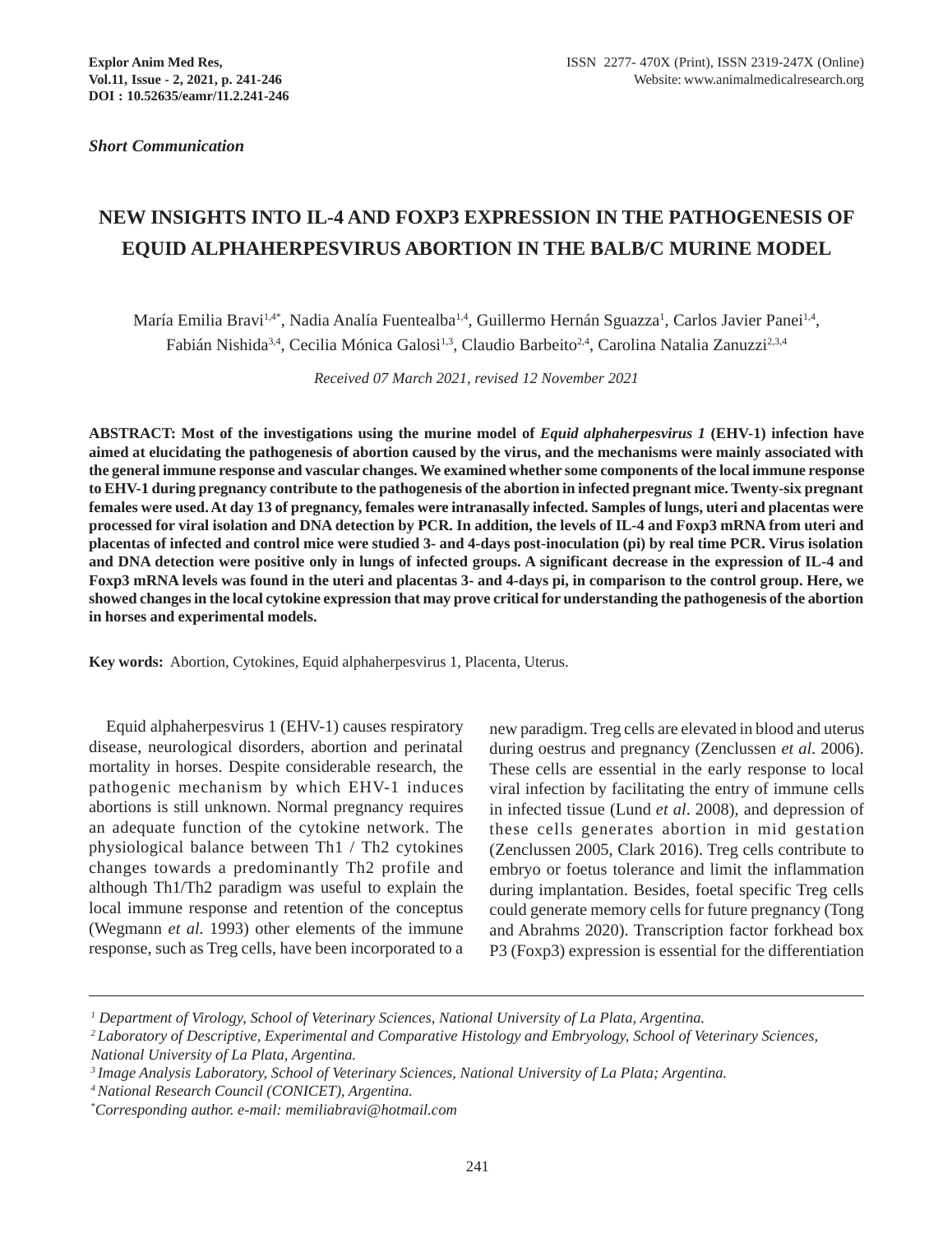and functionality of Treg cells and it is used as Treg cell marker (Rowe *et al*. 2012). Cytokines of Th2 profile, such as IL-4, are anti-inflammatory and generate an adequate and protective microenvironment for embryonic and foetal development inhibiting the cytotoxic response (Chatterjee *et al.* 2014). Particularly IL-4 is a key regulator in adaptive and humoral response, and promotes Th0 to Th2 profile differentiation, leading to a greater production of IL-4 in a positive feedback loop, by decreasing the production of Th1 profile cells (Yang *et al.* 2019).

Our interest relies on further study the pathogenic mechanism of reproductive failures in EHV-1 experimental murine model, particularly the BALB/c strain which successfully reproduces the effects observed in horses (Zanuzzi *et al*. 2014). In previous study using this model we reported microvascular lesions, changes in cell proliferation and death, and in the cytokine expression of INF- $\gamma$ , TNF- $\propto$  and IL-10 in the placentas of mice experimentally infected with EHV-1 (Zanuzzi *et al*. 2016). Thus, here we further analysed the expression of IL-4 and Foxp3, with the aim of enhancing our understanding of the local immune response to EHV-1 during pregnancy.

# **The study**

A

Relative IL-4 expression

B 4

 $\overline{a}$ 

 $\overline{\mathbf{c}}$ 

 $\mathbf 0$ 

Crl D<sub>3</sub>

# **Virus strain culture**

The Argentine AR8-EHV-1 strain was selected for the experimental study. This strain was isolated from an

Inf D<sub>3</sub>

Crl D4

Inf D4

**PLACENTA** 

aborted equine foetus in 1996 and it has shown abortigenic effect in the murine model (Zanuzzi *et al.* 2014). The viral inoculum consisted of 50  $\mu$ l (20.000)  $CCID_{50}$ ) of viral stock, obtained from culture supernatant of AR8-EHV-1 infected RK13 cells until the occurrence of extensive cytopathic effect. The final infectious supernatant was fractionated and was stored at -70° C until use. Virus titre was determined using the Reed and Muench method (Reed and Muench 1938).

### **Animals and clinical assessment**

Twenty-six specific pathogen-free, six- to eight-weekold BALB/c mice were purchased from the Laboratory of Experimental Animals and kept in conventional animal rooms of the Department of Virology. All procedures were carried out in compliance with the recommendations of the Guide for the Care and Use of Laboratory Animals of the National Research Council and were approved by the Institutional Committee for Care and Use of Laboratory Animals (School of Veterinary Sciences, National University of La Plata, Buenos Aires Argentina CICUAL-Res. T35-6-13). The weight of animals was recorded. The oestrous cycle was synchronized using the Whitten effect (Whitten 1996). Pregnancy was confirmed by the presence of vaginal plugs (day 0 of pregnancy). At day 13 of pregnancy mice were weighed to confirm the increase in body weight and then they were infected by intranasal route under light anaesthesia with isoflurane (Baxter Co., Deerfield, IL, USA).

**UTERI** 

Crl D4

Inf D4



6

5 4

3  $\overline{2}$  $\overline{\mathbf{1}}$ 

o

6

5

Crl D<sub>3</sub>

Inf D3

Relative IL-4 expression

**Fig. 1. mRNA IL-4 and Foxp3 transcription determined by qRT-PCR in the uteri and placentas of control and infected mice.** (\*) Significant differences between infected and control group at  $p \le 0.05$ .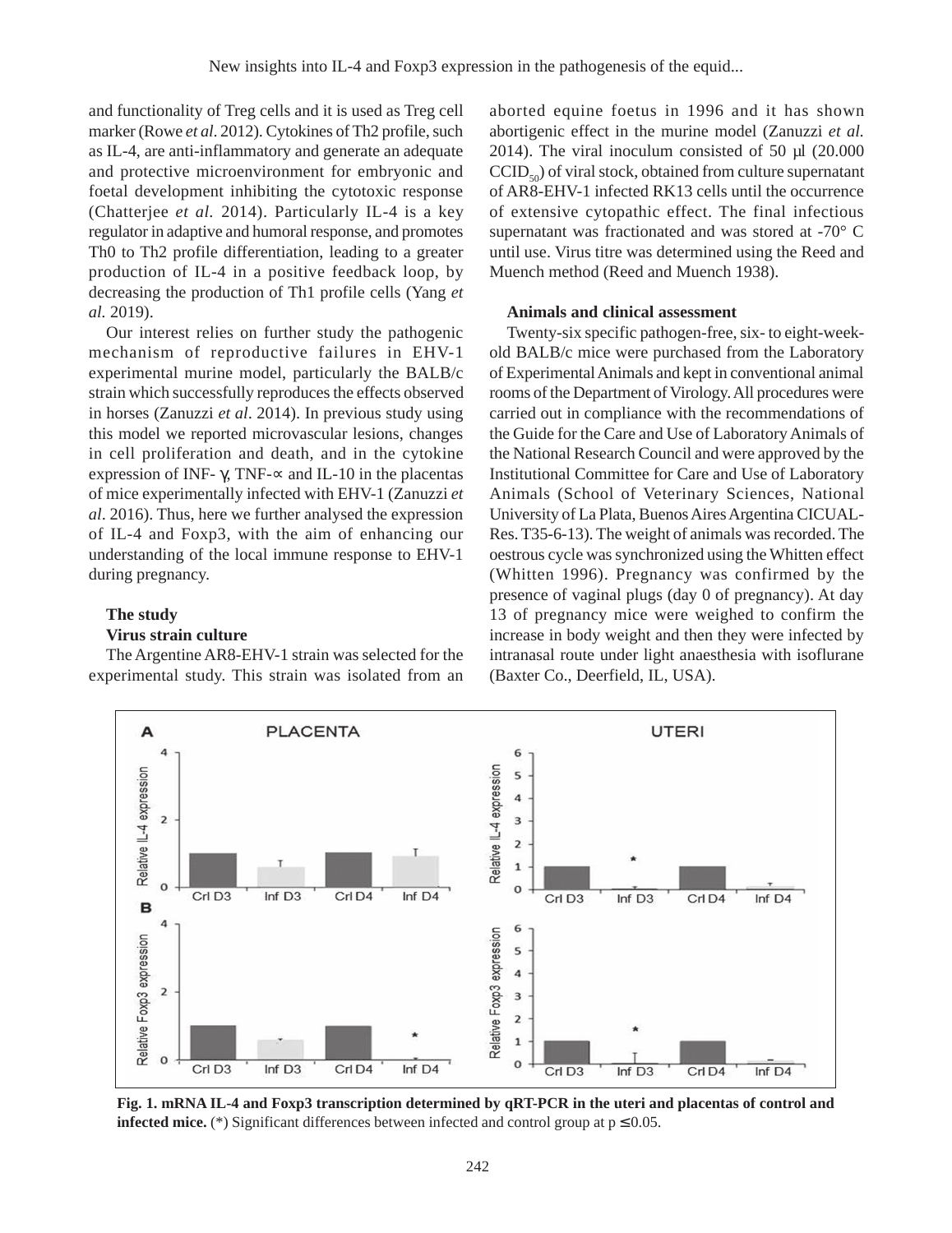# **Experimental design**

Control group was composed of pregnant mice that received 50 µl of supernatant of non-infected RK13 cells. After inoculation of mice, the evolution of their general condition was daily monitored and the appearance of clinical signs was recorded. At days 3 and 4 postinoculation (pi), the infected groups (Inf D3,  $n = 8$  and Inf D4,  $n = 8$ , respectively) and their corresponding control groups (Crl D3,  $n = 5$  and Crl D4,  $n = 5$ ) were lightly anesthetized with isoflurane and killed by exsanguination (Eöry *et al.* 2013). Pregnant mice were killed by the end of pregnancy because abortion in horses generally occurs in the last third of pregnancy. Selection of pi days was based on previous works (Zanuzzi *et al.* 2014).

# **Collection, processing of samples and cytokine determination**

Necropsy was performed and samples of lungs and half of uteri and placentas were collected and processed for viral isolation and DNA detection by polymerase chain reaction (PCR). The DNA of all samples and control groups was extracted using Wizard Genomic DNA Purification Kit (Promega, Madison, WI, USA) and subsequent PCR was performed to confirm viral infection (Galosi *et al*. 2001). The other half of the uteri and placentas removed were snap-frozen with liquid nitrogen for 30 min and further stored at -80°C until RNA isolation for real time PCR (qPCR). Frozen uterine and placentas were homogenized and amplified according to Zanuzzi *et al.* (2016) to determine cytokine mRNA profile for qPCR using specific primers for IL-4 and Foxp3 (Table 1). The qPCR amplification efficiency was calculated using the equation:  $E = 10$  [-1 / slope] (Pfaffl *et al.* 2002).

#### **Statistical analysis**

Data were statistically analysed using a student t-test. Gene expression was calculated by a relative quantification method  $(2 - 1)$  (Livak and Schmittgen 2001). All samples were normalized regarding their β-Actin mRNA content.

## **Results and discussion Clinical signs**

Infected mice showed slight respiratory signs and ruffled fur from 12hs PI up to 2days PI, without weight lost when compared to control.

## **Virus isolation and PCR.**

Infection of pregnant mice with EHV-1 was confirmed by viral isolation and PCR. The presence of virus was positive in lung samples of mice infected 3- and 4-days pi, whereas virus isolation and DNA detection were negative in the uteri and placentas.

## **Cytokine determination**

In this study, all infected mice showed a significant decrease in the expression of IL-4 and Foxp3 mRNA in the uteri and the placentas 3- and 4-days pi, compared with gestational age-matched control mice (Fig. 1).

During pregnancy, the maternal immune response is redirected to a Th2 cytokine profile. Damages that lead to embryonic or foetal death are usually generated by the cells of the maternal immune system. In different intracellular infections Th1 cytokine profile predominates, but during pregnancy this protective response against the infection may also induce abortion (Ge *et al.* 2008). EHV-1 infection activates the immune system and the consequent expression of cytokines. In this work we investigated for the first time whether the expression of IL-4 and Foxp3 mRNA is altered in the uteri and placentas of infected BALB / c mice, changes that may also contribute to the pathogenesis of reproductive failures during pregnancy.

It is well-known that IFN-γ and TNF-producing Th1 profile is incompatible with a viable pregnancy (Chaouat *et al*. 2002). In a previous study we reported changes in IFN-γ and TNF expression in the uteri and placentas of infected mice, but also an increase in IL-10 expression (Zanuzzi *et al.* 2016). Although IL-10 has a well-known protective role during pregnancy it may also be increased due to the establishment and perpetuation of viral persistence (Wilson and Brooks 2011). In addition, many viruses have developed different evasive mechanisms to interfere with the function of IFN-γ at different levels of the signalling pathway of this cytokine (Goodbourn *et al*. 2000, Haller *et al*. 2006, Sarkar *et al*. 2015). Paladino and Mossman (2009) reported that several alphaherpesviruses are able to control the immune response of the host by blocking or modulating the expression of cytokines. In this sense, Sarkar *et al*. (2015) and Wagner and Freer (2009) reported this effect using neuropathogenic strains of EHV-1 *in vitro* models. It is unknown whether other EHV-1 strains, such as those abortigenic, retain the ability to control the immune response in one way or another *in vivo* models. In addition, trophoblast cells have developed mechanisms to block IFN-γ signalling in order to contribute to a successful pregnancy avoiding foetal rejection (Murphy *et al.* 2009).

Thus, interferons and other antiviral cytokines synthesized by trophoblast cells in response to viral infections may prevent the arrival of the virus to the placenta and the foetus (Mor and Cardenas 2010). Further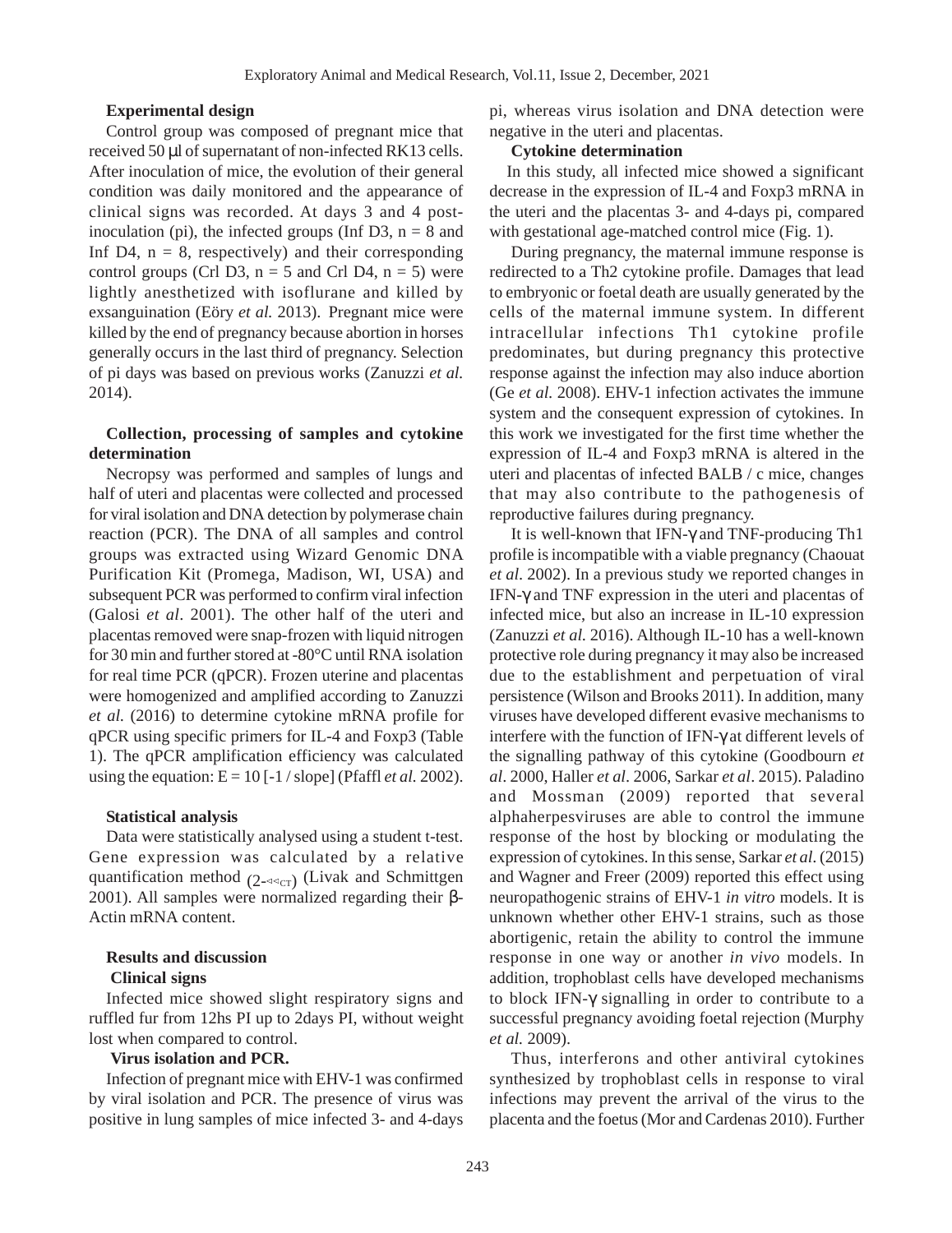**Table 1. Genes analysed by RT-qPCR and primers used.**

| Gene             |   | Primer Sequence                 |
|------------------|---|---------------------------------|
| $\beta$ -Actin F |   | GCTTCTTTGCAGCTCCTTCGTT          |
| $\beta$ -Actin R |   | GTTGTCGACGACCAGCGC              |
| $II - 4$         | F | <b>GTGATGTGGACTTGGACTCATTCA</b> |
| $II - 4$         | R | CTCATGGAGCTGCAGAGACTCTTT        |
| Foxp3            | F | TTCTCACAACCAGGCCACTTG           |
| Foxp3            | R | <b>CCCAGGAAAGACAGCAACCTT</b>    |

studies are needed to determine whether the immunological changes here described may be the result of some evasive mechanism of the EHV-1 AR8 strain or due to a protective effect exerted by the trophoblast to prevent infection.

Treg cells are effective to prevent foetal immune rejection and to create a privileged microenvironment of tolerance (Zenclussen *et al.* 2006). As a result, Treg cell deficiency in pregnancy induces abortion, as shown in a well-established murine model (Zenclussen 2005). On the other hand, Rowe *et al*. (2012) have described the protective role of Treg cells in host defence against viral pathogens. In some diseases, there is a redirection of the uterine immune response from one dominated by a Th2 cytokine profile, protective for pregnancy, towards another predominantly Th1, which facilitates the elimination of the microorganism but can also generate abortion (Quinn *et al.* 2002, Innes *et al.* 2005, Ge *et al.* 2008). During viral infections Th1 cytokine profile also predominates (Coombs *et al*. 2006), and from our results we suggest that this profile may participate in the abortion pathogenesis during EHV-1 infection.

In the present study, Foxp3 mRNA expression levels, both in infected placentas and uteri, were reduced as occur in other intracellular infections (Rowe *et al.* 2012). In a murine model of toxoplasmosis, the low expression of Foxp3 associated with high levels of TNF- $\approx$  and IL6 generated adverse pregnancy outcomes (Sousa *et al*. 2021). In human the minor expression of Foxp3 is frequent in cases of recurrent spontaneous abortus (Keller *et al*. 2020). The importance of Foxp3 in pregnancy is extended to equine because this molecule is expressed in the endometrial cup during early pregnancy (Kammerer *et al*. 2020). IL-4 promotes an adequate and protective microenvironment for embryonic and foetal development (Bryant *et al.* 2017). However, in the present work we found low expression of IL-4. Similar changes were reported in women with recurrent spontaneous abortus

(Li *et al.* 2014). Thus, based on the reduction in Foxp3 and IL 4 mRNA levels at the uteroplacental barrier along with the previously reported increased of Th1 cytokines (Zanuzzi *et al*. 2016), we presume that the local immune response may be involved in the abortion of EHV-1 infection during pregnancy without the existence of a direct effect of the virus.

It can be concluded that the effects of EHV-1 during pregnancy depend on different pathogenic mechanisms. Our study demonstrates that EHV-1 infection generates changes in the local expression of cytokines, which may represent a previously unrecognized mechanism for the pathogenesis of abortion.

# **ACKNOWLEDGEMENT**

This study was supported by grants from Argentinean Agency for the Promotion of Science and Technology (PICT 2011-1123), Department for Science and Technology of the National University of La Plata and CIC-PBA. We thank Mr. Claudio A. Leguizamón for the technical support.

## **REFERENCES**

Bryant AH, Spencer-Harty S, Owens S, Jones RH, Thornton CA (2017) Interleukin 4 and interleukin 13 downregulate the lipopolysaccharide-mediated inflammatory response by human gestation-associated tissues. Biol Reprod 96: 576-586.

Clark DA (2016) The importance of being a regulatory T cell in pregnancy. J Reprod Immunol 116: 60-69.

Chaouat G, Zourbas S, Ostojic S, Lappree-Delage G, Dubanchet S *et al.* (2002) A brief review of recent data on some cytokine expressions at the materno-foetal interface which might challenge the classical Th1/Th2 dichotomy. J Reprod Immunol 53: 241-256.

Chatterjee P, Chiasson VL, Bounds KR, Mitchell BM (2014) Regulation of the anti-inflammatory cytokines interleukin-4 and interleukin-10 during pregnancy. Front Immunol 27(5): 253- 256.

Coombs DK, Patton T, Kohler AK, Soboll G, Breathnach C *et al.* (2006) Cytokine responses to EHV-1 infection in immune and non-immune ponies. Vet Immunol Immunopathol 111(1-2): 109-116.

Eöry M, Zanuzzi CN, Fuentealba NA, Sguazza GH, Gimeno EJ *et al.* (2013) Effects of different anesthetics in the murine model of equine herpesvirus 1 infection. Vet Pathol 50: 849- 856.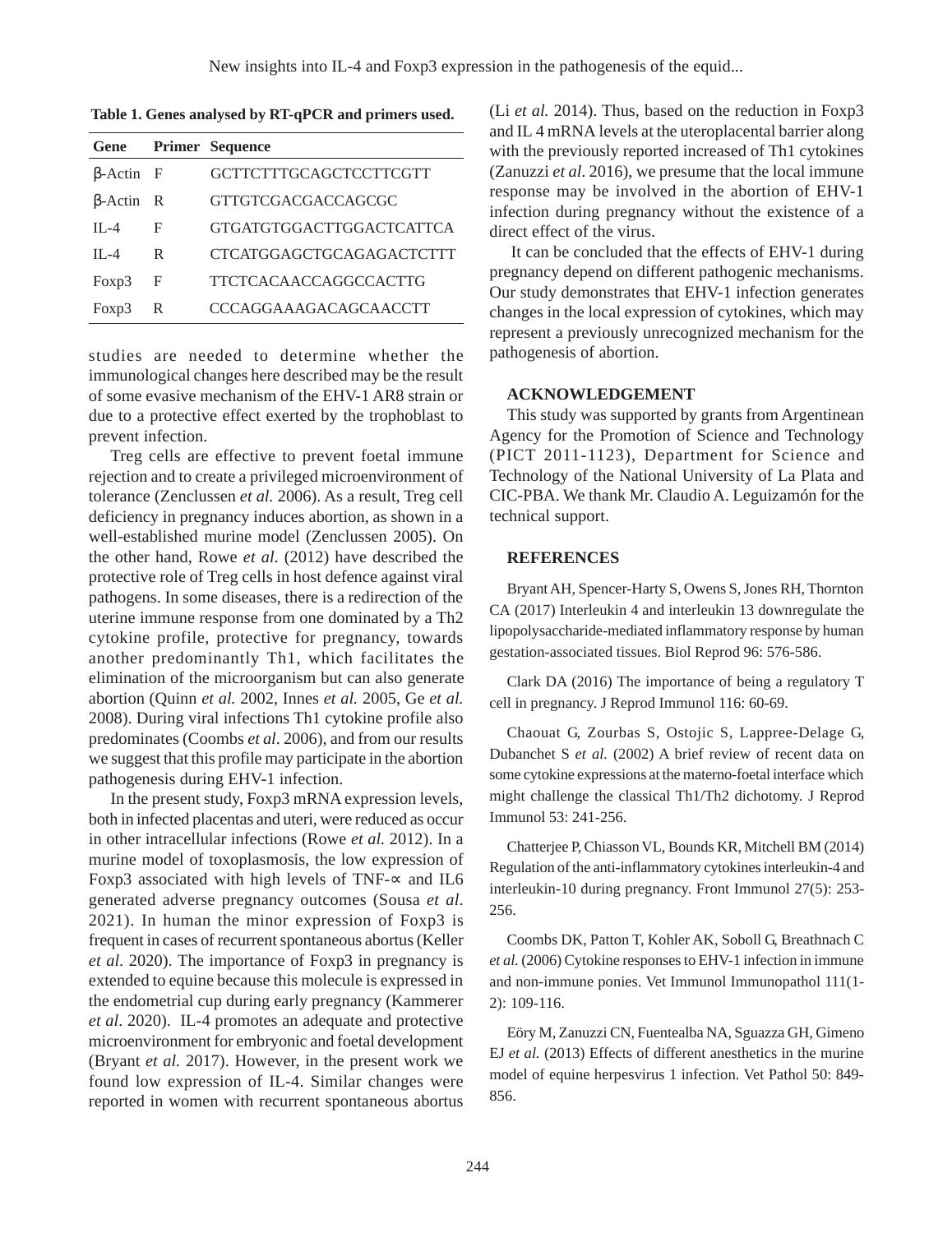Galosi CM, Vila Roza MV, Oliva GA, Pecoraro MR, Echeverría MG *et al.* (2001) A polymerase chain reaction for detection of equine herpesvirus-1 in routine diagnostic submissions of tissues from aborted fetuses. J Vet Med B Infect Dis Vet Public Health 48: 341-346.

Ge YY, Zhang L, Zhang G, Wu JP, Tan MJ *et al.* (2008) In pregnant mice, the infection of Toxoplasma gondii causes the decrease of CD4+CD25+-regulatory T cells. Parasite Immunol 30: 471- 481.

Goodbourn S, Didcock L, Randall RE (2000) Interferons: cell signalling, immune modulation, antiviral response and virus countermeasures. J Gen Virol 8: 2341-2364.

Haller O, Kochs G, Weber F (2006) The interferon response circuit: induction and suppression by pathogenic viruses. Virology 344: 119-130.

Innes EA, Wright S, Bartley P, Maley S, Macaldowie C *et al.* (2005) The host–parasite relationship in bovine neosporosis. Vet Immunol Immunopathol 108: 29-36.

Kammerer R, Ballesteros A, Bonsor D, Warren J, Williams JM *et al.* (2020) Equine pregnancy-specific glycoprotein CEACAM49 secreted by endometrial cup cells activates TGFB. Reproduction 160(5): 685-694.

Keller CC, Eikmans M, van der Hoorn MP, Lashley LEELO (2020) Recurrent miscarriages and the association with regulatory T cells: A systematic review. J Reprod Immunol 139: 103105.

Li J, Li FF, Zuo W, Zhou Y, Hao HY *et al.* (2014) Upregulated expression of Tim-3/Gal-9 at maternal-fetal interface in pregnant woman with recurrent spontaneous abortion. J Huazhong Univ Sci Technolog Med Sci 34(4): 586-590.

Livak KJ, Schmittgen TD (2001) Analysis of relative gene expression data using real-time quantitative PCR and the 2(- Delta Delta C(T)). Methods 25: 402-408.

Lund JM, Hsing L, Pham TT, Rudensky AY (2008) Coordination of early protective immunity to viral infection by regulatory T cells. Science 320(5880): 1220-1224.

Mor G, Cardenas I (2010) The immune system in pregnancy: A unique complexity. Am J Reprod Immunol 63(6): 425-433.

Murphy SP, Tayade C, Ashkar AA, Hatta K, Zhang J *et al.* (2009) Interferon gamma in successful pregnancies. Biol Reprod 80: 848-859.

Quinn HE, Ellis JT, Smith NC (2002) Neospora caninum: a cause of immune mediated failure of pregnancy? Trends Parasitol 18(9): 391-394.

Paladino P, Mossman KL (2009) Mechanisms employed by herpes simplex virus 1 to inhibit the interferon response. J Interferon Cytokine Res 29: 599-607.

Pfaffl MW, Horgan GW, Dempfle L (2002) Relative expression software tool (REST©) for group-wise comparison and statistical analysis of relative expression results in realtime PCR. Nucleic Acids Res 30(9): e36.

Reed LJ, Muench H (1938) A simple method of estimating fifty per cent end points. Am J Epidemiol 27: 493- 497.

Rowe JH, Ertelt JM, Way SS (2012) Foxp3+ regulatory T cells, immune stimulation and host defence against infection. Immunology 136: 1-10.

Sarkar S, Balasuriya UB, Horohov DW, Chambers TM (2015) Equine herpesvirus-1 suppresses type-I interferon induction in equine endothelial cells. Vet Immunol Immunopathol 167: 122-129.

Sousa RO, Cariaco Y, Almeida M, Nascimento L, Coutinho L B *et al.* (2021) The imbalance of TNF and IL-6 levels and FOXP3 expression at the maternal-fetal interface is involved in adverse pregnancy outcomes in a susceptible murine model of congenital toxoplasmosis. Cytokine 143: 155517.

Tong M, Abrahams VM (2020) Immunology of the placenta. Obstet Gynecol Clin North Am. 47(1): 49-63.

Wagner B, Freer H (2009) Development of a bead-based multiplex assay for simultaneous quantification of cytokines in horses. Vet Immunol Immunopathol 127: 242-248.

Wegmann T, Lin H, Gilbert L, Mosmann T (1993) Bidirectional cytokine interactions in the maternal-fetal relationship: is successful pregnancy a Th2 phenomenon? Immunol Today 14: 353-356.

Whitten WK (1996) Pheromones and mammalian reproduction. Advanced Reproductive Physiology 155-177.

Wilson EB, Brooks DG (2011) The role of IL-10 in regulating immunity to persistent viral infections. Curr Top Microbiol Immunol 350: 39-65.

Yang LA, Pengda WA, Hao MA, Wan LA, Baoliang LA *et al.* (2019) Comparison of Th1 and Th2 cytokines production in ovine lymph nodes during early pregnancy. Theriogenology 123: 177-184.

Zenclussen AC (2005) CD4(+) CD25+ T regulatory cells in murine pregnancy. J Reprod Immunol 65: 101-110.